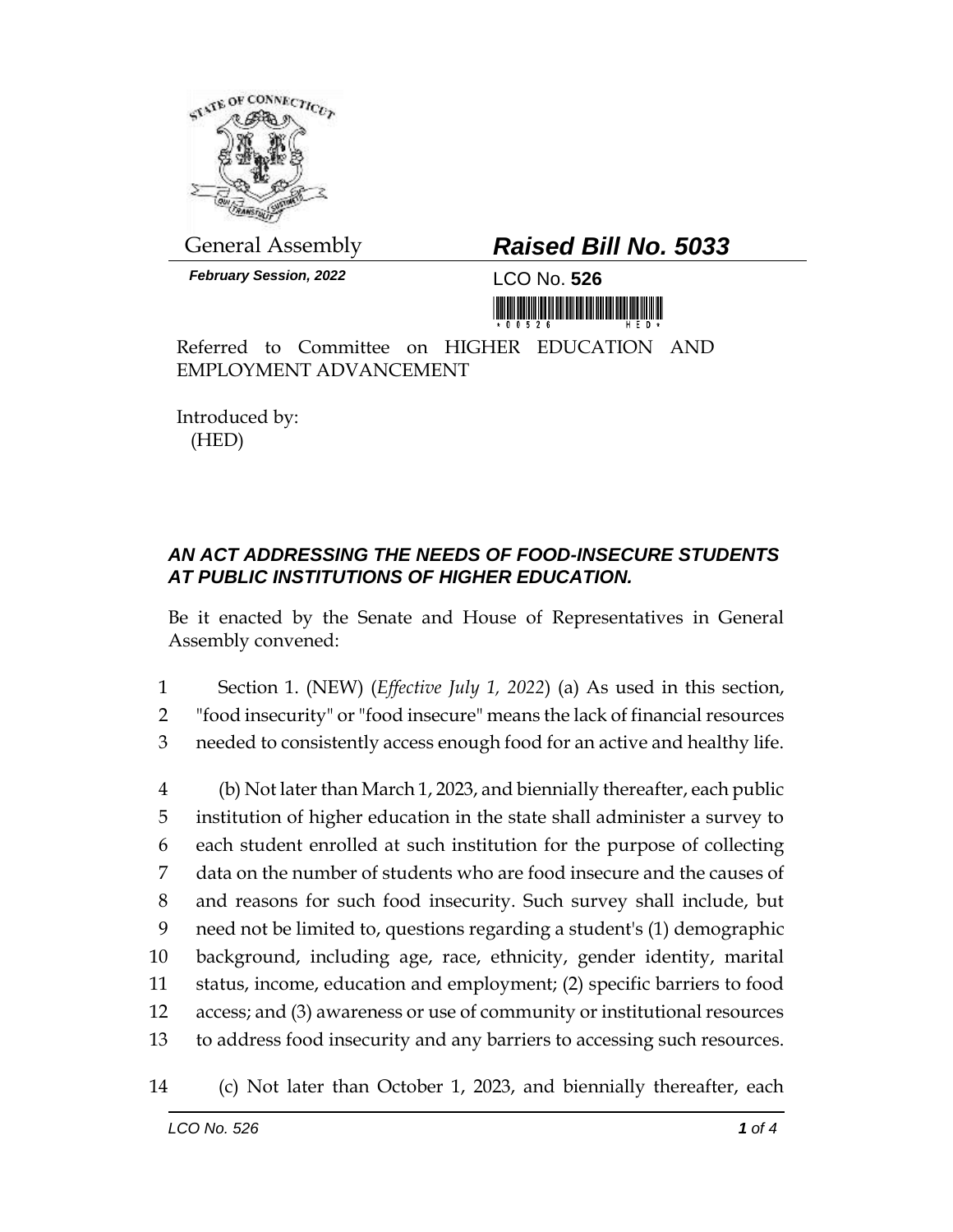public institution of higher education shall evaluate any services and programs offered by such institution to address the needs of food- insecure students. Based on the results of the survey administered pursuant to subsection (b) of this section, each institution shall amend any existing or establish new services and programs to address the needs of food-insecure students. Such services or programs may include, but not be limited to, (1) assistance and support for students to enroll in the supplemental nutrition assistance program pursuant to the federal Food and Nutrition Act of 2008 or any other state or federal program for nutrition assistance or financial aid, including programs for families, if applicable to the student; (2) providing low-cost food or meal 26 plan options on campus; (3) allowing students additional meals through extra card swipes on meal plans; (4) providing financial assistance or other financial student aid; (5) establishing or expanding a food pantry on campus; or (6) initiating a fruit and vegetable incentive program, or making such program available to students through agreement with a community nonprofit organization or governmental agency that provides such program. When amending or establishing any services or programs pursuant to this subsection, each institution shall have the goal of providing such services and programs to not less than ten per cent of the number of students identified as being food insecure in the survey administered pursuant to subsection (b) of this section.

 (d) Not later than January 1, 2024, and biennially thereafter, each public institution of higher education in the state shall submit a report, in accordance with the provisions of section 11-4a of the general statutes, to the joint standing committee of the General Assembly having cognizance of matters relating to higher education, regarding any food insecurities among the students at such institution, including, but not limited to, (1) results from the survey administered pursuant to subsection (b) of this section, (2) services and programs to address the needs of food insecure students, including any amendments made to such services or programs pursuant to subsection (c) of this section, and (3) the number of students who utilized such services and programs during the preceding two years.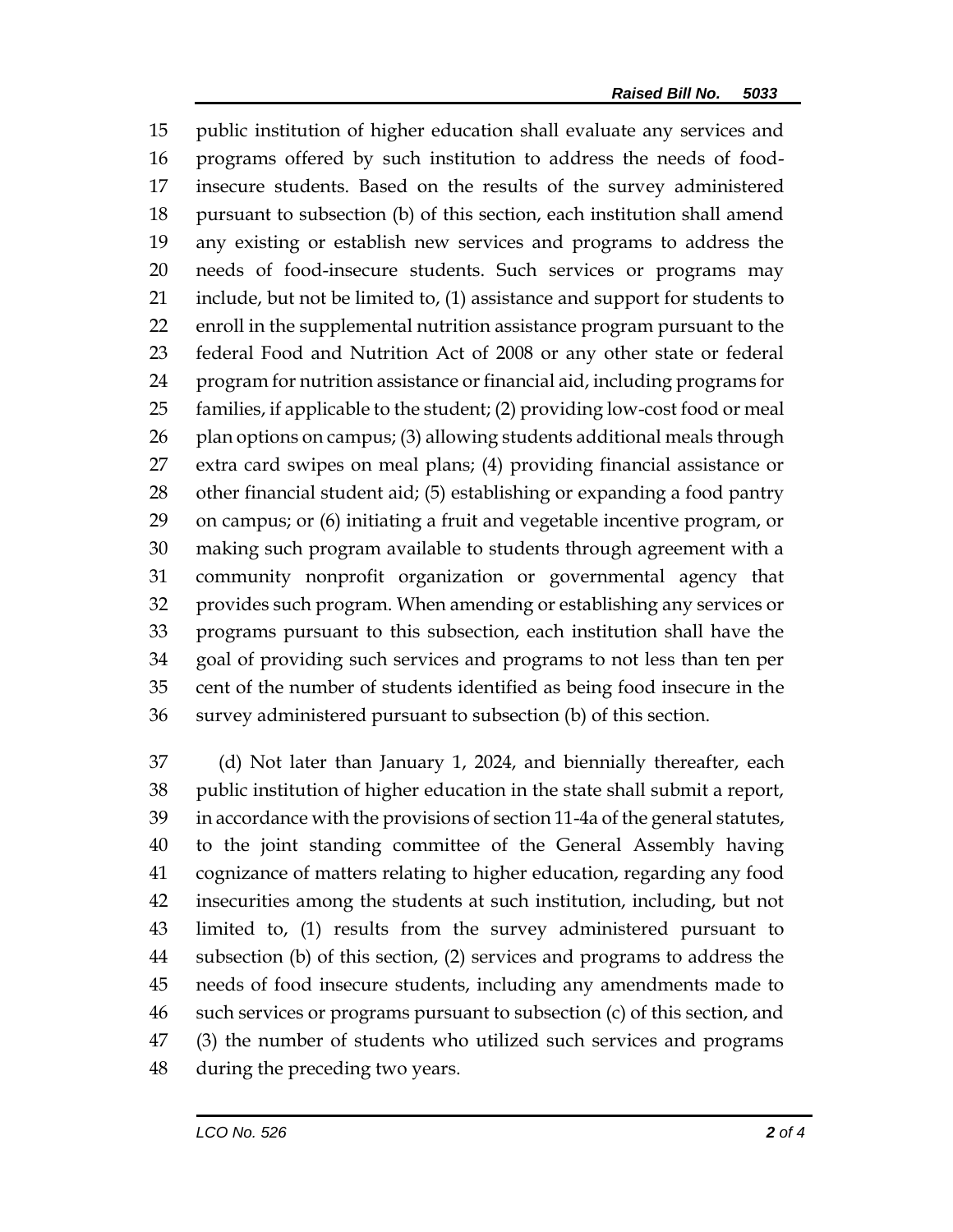Sec. 2. Section 17b-105f of the general statutes is amended by adding subsections (e) and (f) as follows (*Effective July 1, 2022*):

 (NEW) (e) (1) Not later than January 1, 2023, and annually thereafter, the Board of Regents for Higher Education and the Board of Trustees of The University of Connecticut shall consult with the Department of Social Services for the purpose of identifying any educational program offered at an institution of higher education governed by said boards that qualifies as an employment and training program which increases a student's employability and complies with the requirements for an exemption, as specified in 7 CFR 273.5(b)(11), as amended from time to time, from the supplemental nutrition assistance program eligibility rule in 7 CFR 273.5(a), as amended from time to time. In identifying such educational programs, the department and said boards shall seek to maximize the number and types of employment and training programs offered at the institution of higher education governed by said boards.

 (2) Any independent institution of higher education in the state may, in such institution's discretion, consult with the Department of Social Services for the purposes set forth in subdivision (1) of this subsection.

 (NEW) (f) Not later than July 1, 2023, the Department of Social Services, the Board of Regents for Higher Education and the Board of Trustees of The University of Connecticut shall each post, and regularly update, on their Internet web site, the list of educational programs offered at each institution of higher education governed by said boards that has been qualified as an employment and training program pursuant to subdivision (1) of subsection (e) of this section.

 Sec. 3. (NEW) (*Effective July 1, 2022*) For the purpose of determining eligibility for the supplemental nutrition assistance program pursuant to the federal Food and Nutrition Act of 2008, as amended from time to time, the Department of Social Services, to the extent permitted under federal law, shall consider any student enrolled in an institution of higher education in the state to be participating in a state or federally financed work-study program if such student receives approval of